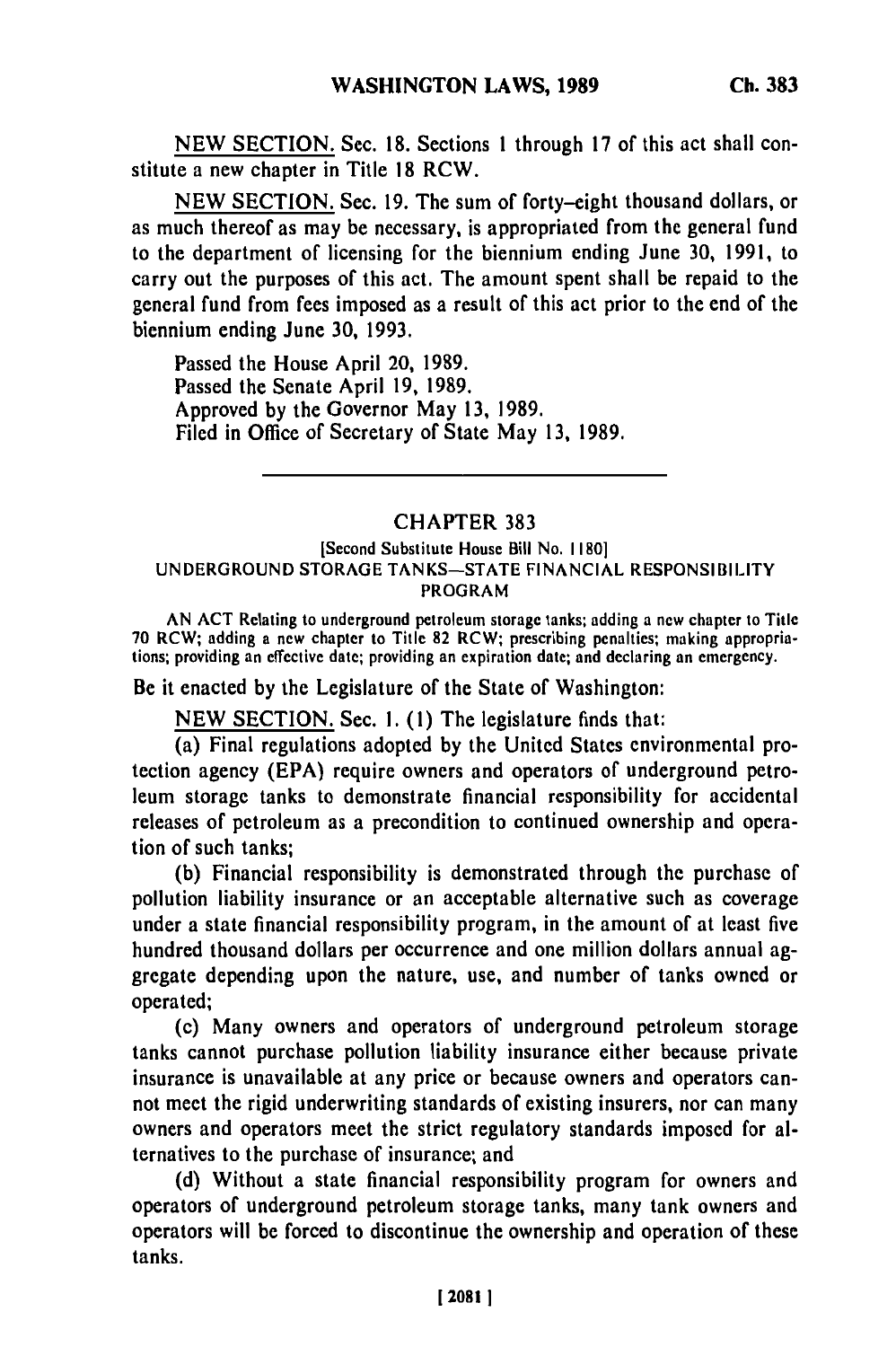(2) The purpose of this chapter is to create a state financial responsibility program meeting EPA standards for owners and operators of underground petroleum storage tanks in a manner that:

(a) Minimizes state involvement in pollution liability claims management and insurance administration;

(b) Protects the state of Washington from unwanted and unanticipated liability for accidental release claims;

(c) Creates incentives for private insurers to provide needed liability insurance; and

(d) Parallels generally accepted principles of insurance and risk management.

To that end, this chapter establishes a program to provide pollution liability reinsurance at a price that will encourage a private insurance company or risk retention group to sell pollution liability insurance in accordance with the requirements of this chapter to owners and operators of underground petroleum storage tanks, thereby allowing the owners and operators to comply with the financial responsibility regulations of the EPA.

(3) It is not the intent of this chapter to permit owners and operators of underground petroleum storage tanks to obtain pollution liability insurance without regard to the quality or condition of their storage tanks or without regard to the risk management practices of tank owners and operators, nor is it the intent of this chapter to provide coverage or funding for past or existing petroleum releases. Further, it is the intent of the legislature that the program follow generally accepted insurance underwriting and actuarial principles and to deviate from those principles only to the extent necessary to make pollution liability insurance reasonably affordable and available to owners and operators who meet the requirements of this chapter.

NEW SECTION. Sec. 2. Unless the context requires otherwise, the definitions in this section apply throughout this chapter.

**(1)** "Accidental release" means any sudden or nonsudden release of petroleum arising from operating an underground storage tank that results in a need for corrective action, bodily injury, or property damage neither expected nor intended by the owner or operator.

(2) "Administrator" means the Washington pollution liability reinsurance program administrator.

(3) "Bodily injury" means bodily injury, sickness, or disease sustained by any person, including death at any time resulting from the injury, sickness, or disease.

(4) "Corrective action" means those actions reasonably required to be undertaken by the insured to remove, treat, neutralize, contain, or clean up an accidental release in order to comply with any statute, ordinance, rule, regulation, directive, order, or similar legal requirement of the United States, the state of Washington, or any political subdivision of the United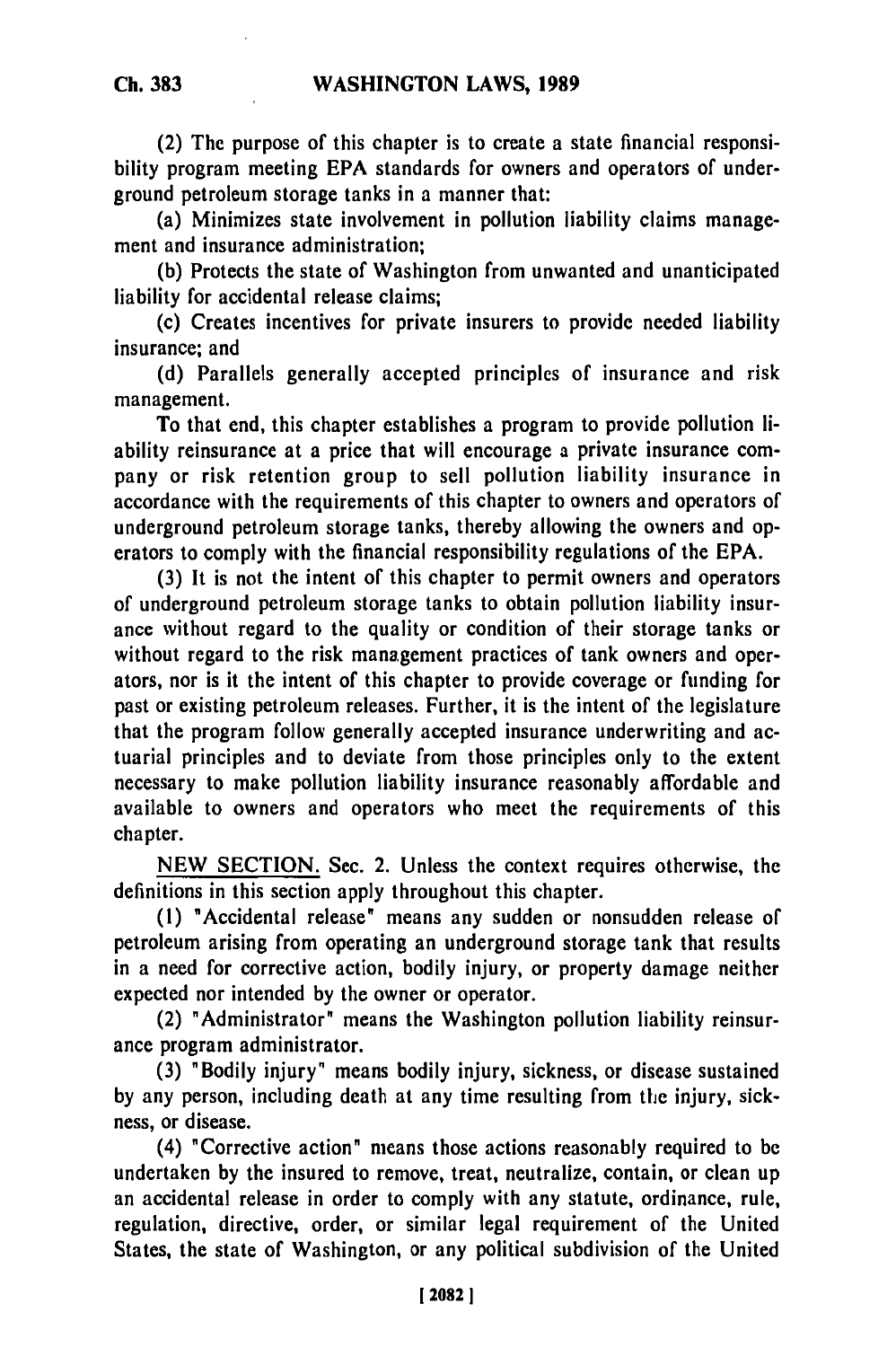States or the state of Washington in effect at the time of an accidental release. "Corrective action" includes, when agreed to in writing, in advance **by** the insurer, action to remove, treat, neutralize, contain, or clean up an accidental release to avert, reduce, or eliminate the liability of the insured for corrective action, bodily injury, or property damage. "Corrective action" also includes actions reasonably necessary to monitor, assess, and evaluate an accidental release.

"Corrective action" does not include:

(a) Replacement or repair of storage tanks or other receptacles;

(b) Replacement or repair of piping, connections, and valves of storage tanks or other receptacles;

(c) Excavation or backfilling done in conjunction with (a) or (b) of this subsection; or

(d) Testing for a suspected accidental release if the results of the testing indicate that there has been no accidental release.

(5) "Defense costs" include the costs of legal representation, expert fees, and related costs and expenses incurred in defending against claims or actions brought **by** or on behalf of:

(a) The United States, the state of Washington, or any political subdivision of the United States or state of Washington to require corrective action or to recover costs of corrective action; or

(b) A third party for bodily injury or property damage caused **by** an accidental release.

(6) "Washington pollution liability reinsurance program" or "program" means the excess of loss reinsurance program created **by** this chapter.

(7) "Insured" means the owner or operator who is provided insurance coverage in accordance with this chapter.

**(8)** "Insurer" means the insurance company or risk retention group licensed or qualified to do business in Washington and authorized **by** the administrator to provide insurance coverage in accordance with this chapter.

(9) "Occurrence" means an accident, including continuous or repeated exposure to conditions, that results in a release from an underground storage tank.

(10) "Operator" means a person in control of, or having responsibility for, the daily operation of an underground storage tank.

(11) "Owner" means a person who owns an underground storage tank.

(12) "Person" means an individual, trust, firm, joint stock company, corporation (including government corporation), partnership, association, consortium, joint venture, commercial entity, state, municipality, commission, political subdivision of a state, interstate body, the federal government, or any department or agency of the federal government.

(13) "Petroleum" means crude oil or any fraction of crude oil that is liquid at standard conditions of temperature and pressure, which means at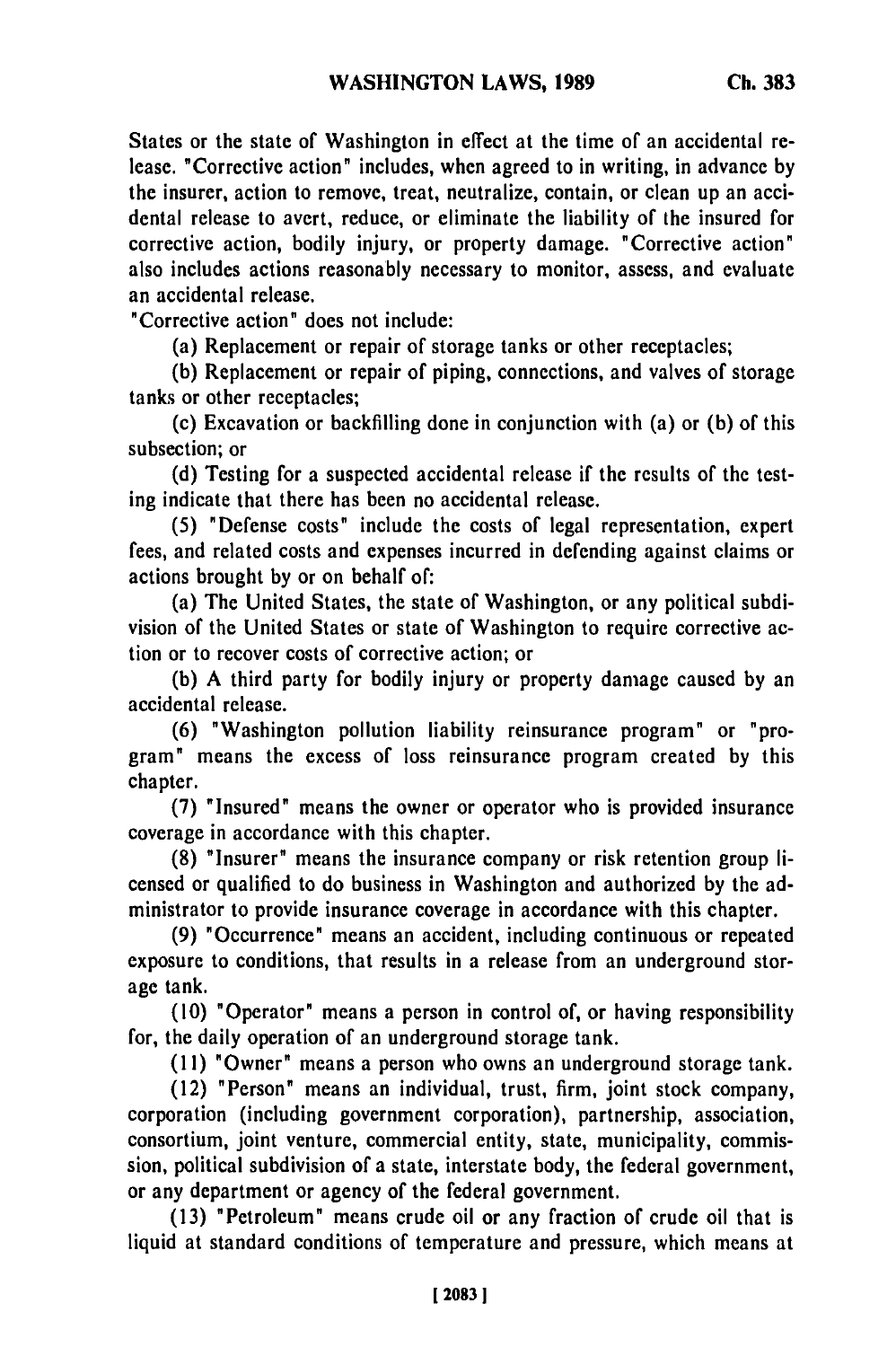**Ch. 383**

sixty degrees Fahrenheit and 14.7 pounds per square inch absolute and includes gasoline, kerosene, heating oils, and diesel fuels.

(14) "Property damage" means:

(a) Physical injury to, destruction of, or contamination of tangible property, including the loss of use of the property resulting from the injury, destruction, or contamination; or

**(b)** Loss of use of tangible property that has not been physically injured, destroyed, or contaminated but has been evacuated, withdrawn from use, or rendered inaccessible because of an accidental release.

**(15)** "Release" means the emission, discharge, disposal, dispersal, seepage, or escape of petroleum from an underground storage tank into or upon land, ground water, surface water, subsurface soils, or the atmosphere.

(16) "Tank" means a stationary device, designed to contain an accumulation of petroleum, that is constructed primarily of nonearthen materials such as wood, concrete, steel, or plastic that provides structural support.

**(17)** "Underground storage tank" means any one or a combination of tanks including underground pipes connected to the tank, that is used to contain an accumulation of petroleum and the volume of which (including the volume of the underground pipes connected to the tank) is ten percent or more beneath the surface of the ground.

NEW SECTION. Sec. 3. The pollution liability reinsurance program trust account is established in the custody of the state treasurer. All funds appropriated for this chapter and all premiums collected for reinsurance shall be deposited in the account. Expenditures from the account shall be used exclusively for the purposes of this chapter including payment of costs of administering the program. The account is subject to allotment procedures under chapter **43.88** RCW. Expenditures for payment of the costs of administering the program may be made only after appropriation **by** statute. No appropriation is required for other expenditures from the account. The earnings on any surplus balances in the pollution liability reinsurance program trust account shall be credited to the account notwithstanding RCW 43.84.090.

NEW SECTION. Sec. 4. (1) The Washington pollution liability reinsurance program is created as an independent agency of the state. The administrative head and appointing authority of the program shall be the administrator who shall be appointed **by** the governor, with the consent of the senate, and shall serve at the pleasure of the governor. The salary for this office shall be set **by** the governor pursuant to RCW 43.03.040. The administrator shall appoint an assistant administrator. The administrator, assistant administrator, and up to three other employees are exempt from the civil service law, chapter 41.06 RCW.

(2) The administrator shall employ such other staff as are necessary to fulfill the responsibilities and duties of the administrator. The staff is subject to the civil service law, chapter 41.06 RCW. In addition, the administrator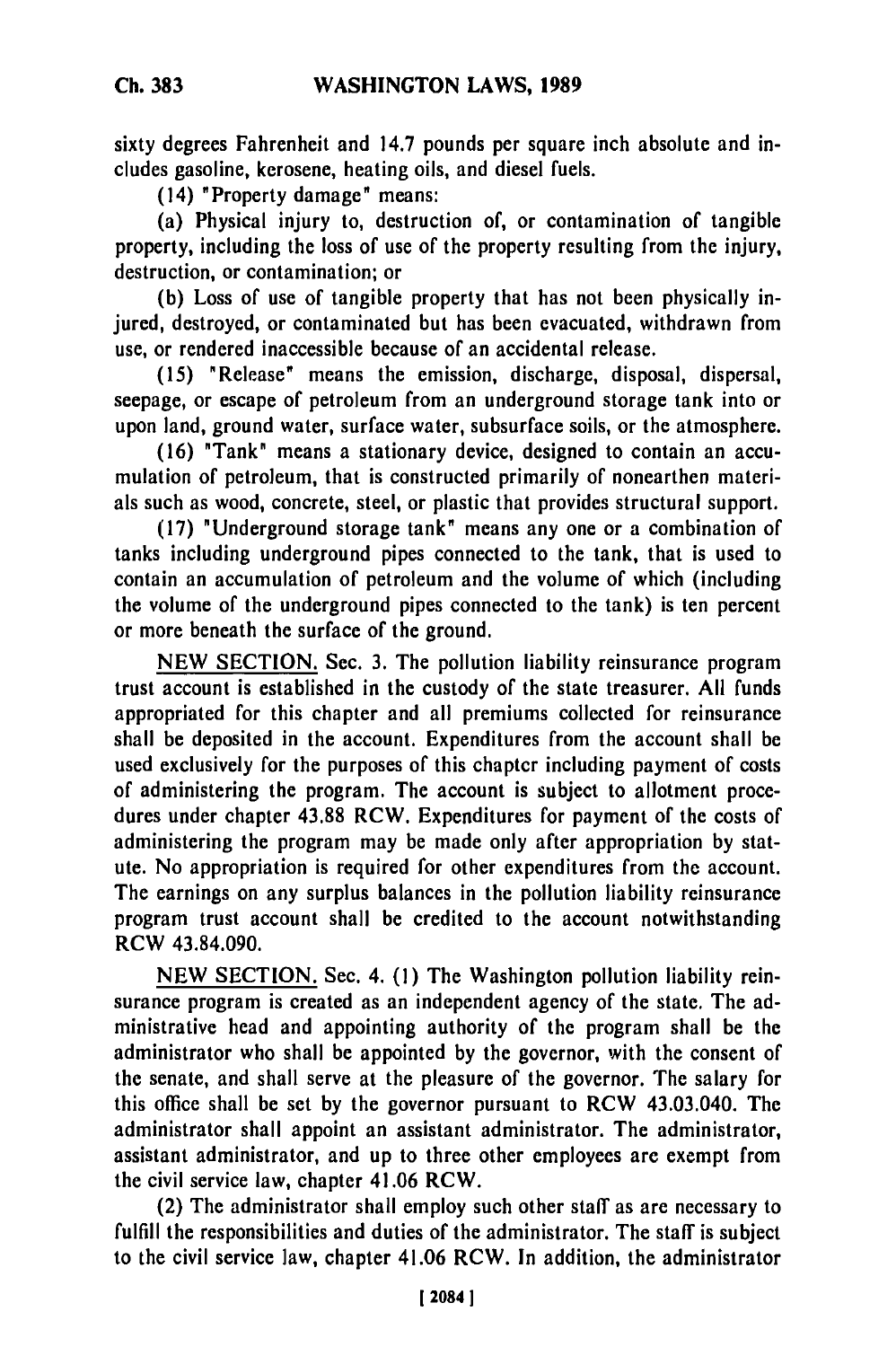may contract with third parties for services necessary to carry out its activities where this will promote economy, avoid duplication of effort, and make best use of available expertise. Any such contractor or consultant is prohibited from releasing, publishing, or otherwise using any information made available to it under its contractual responsibility without specific permission of the program administrator. The administrator may call upon other agencies of the state to provide technical support and available information as necessary to assist the administrator in meeting the administrator's responsibilities under this chapter, Agencies shall supply this support and information as promptly as circumstances permit.

**(3)** The governor shall appoint a standing technical advisory committee that is representative of the public, the petroleum marketing industry, business and local government owners of underground storage tanks, and insurance professionals. Individuals appointed to the technical advisory committee shall serve at the pleasure of the governor and without compensation for their services as members, but may be reimbursed for their travel expenses in accordance with RCW 43.03.050 and 43.03.060.

(4) **A** member of the technical advisory committee of the program is not civilly liable for any act or omission in the course and scope of his or her official capacity unless the act or omission constitutes gross negligence.

**NEW SECTION.** Sec. **5.** The administrator may adopt rules consistent with this chapter to carry out the purposes of this chapter. **All** rules shall be adopted in accordance with chapter 34.05 RCW.

**NEW SECTION.** Sec. **6.** The administrator has the following powers and duties:

**(1)** To design and from time to time revise an excess of loss reinsurance contract providing coverage to an insurer meeting the requirements of this chapter. In designing the reinsurance contract the administrator shall consider common insurance industry excess of loss reinsurance contract provisions and shall design the contract in accordance with the following guidelines:

(a) The contract shall provide coverage to the insurer for the liability risks of owners and operators of underground storage tanks for third party bodily injury and property damage and corrective action that are underwritten **by** the insurer.

**(b)** In the event of an insolvency of the insurer, the reinsurance contract shall provide reinsurance payable directly to the insurer or to its liquidator, receiver, or successor on the basis of the liability of the insurer in accordance with the reinsurance contract. In no event may the program be liable for or provide coverage for that portion of any covered loss that is the responsibility of the insurer whether or not the insurer is able to fulfill the responsibility.

(c) The total limit of liability for reinsurance coverage shall not exceed one million dollars per occurrence and two million dollars annual aggregate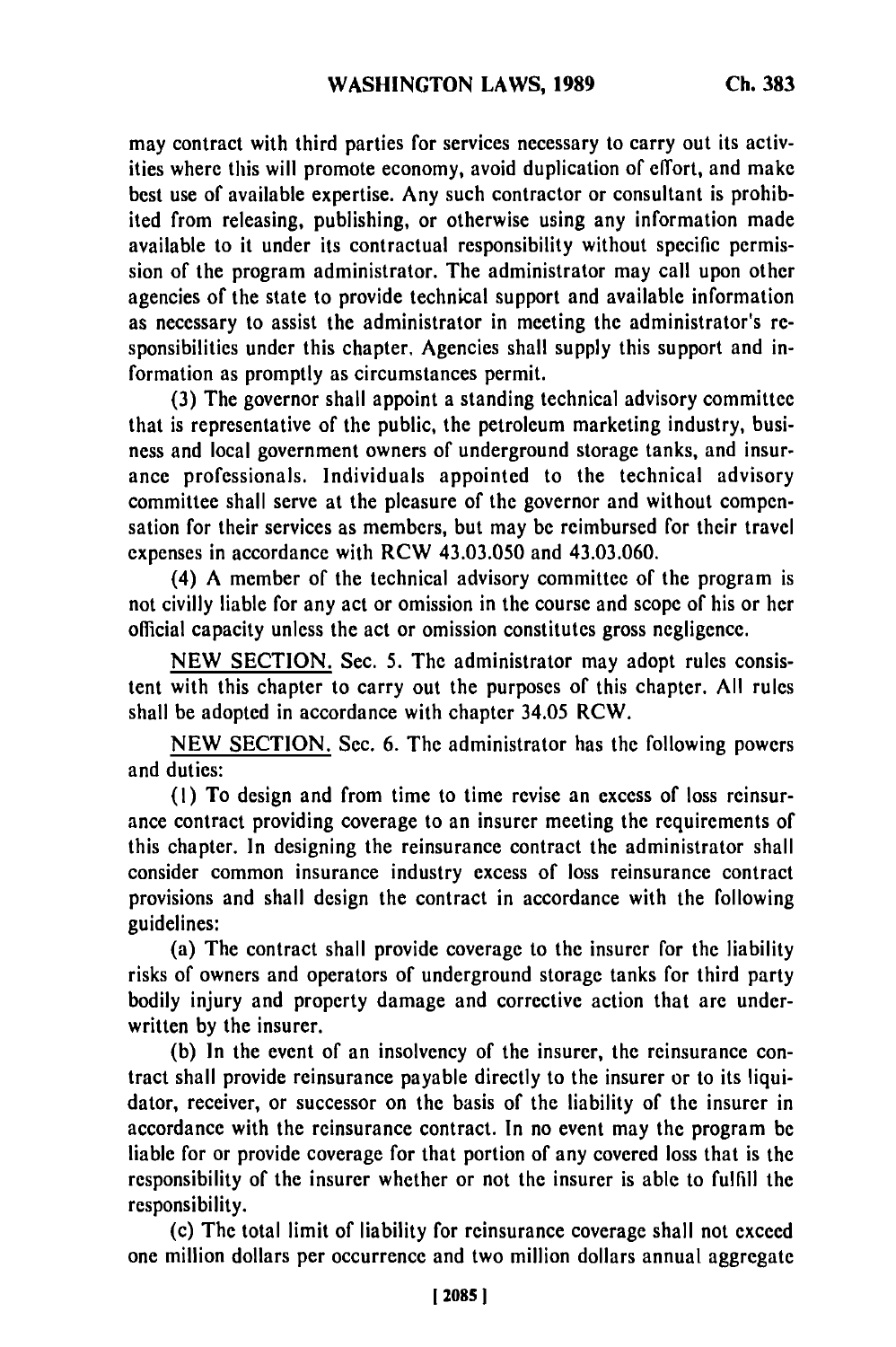for each policy underwritten **by** the insurer less the ultimate net loss retained **by** the insurer as defined and provided for in the reinsurance contract.

**(d)** Disputes between the insurer and the reinsurance program shall be settled through arbitration.

(2) To design and implement a structure of periodic premiums due **the** administrator from the insurer that takes full advantage of revenue collections and projected revenue collections to ensure affordable premiums to the insured consistent with sound actuarial principles.

**(3)** To periodically review premium rates for reinsurance to determine whether revenue appropriations supporting the program can be reduced without substantially increasing the insured's premium costs.

(4) To solicit bids from insurers and select an insurer to provide pollution liability insurance to owners and operators of underground storage tanks for third party bodily injury and property damage and corrective action.

**(5)** To monitor the activities of the insurer to ensure compliance with this chapter and protect the program from excessive loss exposure resulting from claims mismanagement **by** the insurer.

**(6)** To monitor the success of the program and periodically make such reports and recommendations to the legislature as the administrator deems appropriate.

**(7)** To annually report the financial and loss experience of the insurer as to policies issued under the program and the financial and loss experience of the program to the legislature.

**(8)** To evaluate the effects of the program upon the private market for liability insurance for owners and operators of underground storage tanks and make recommendations to the legislature on the necessity for continuing the program to ensure availability of such coverage.

**(9)** To enter into contracts with public and private agencies to assist the administrator in his or her duties to design, revise, monitor, and evaluate the program and to provide technical or professional assistance to the administrator.

**(10)** To examine the affairs, transactions, accounts, records, documents, and assets of insurers as the administrator deems advisable.

**NEW SECTION.** Sec. **7. (1) All** examination and proprietary reports and information obtained **by** the administrator and the administrator's staff in soliciting bids from insurers and in monitoring the insurer selected **by** the administrator shall not be made public or otherwise disclosed to any person, firm, corporation, agency, association, governmental body, or other entity.

(2) Subsection **(1)** of this section notwithstanding, the administrator may furnish all or part of examination reports prepared **by** the administrator or **by** any person, firm, corporation, association, or other entity preparing the reports on behalf of the administrator to: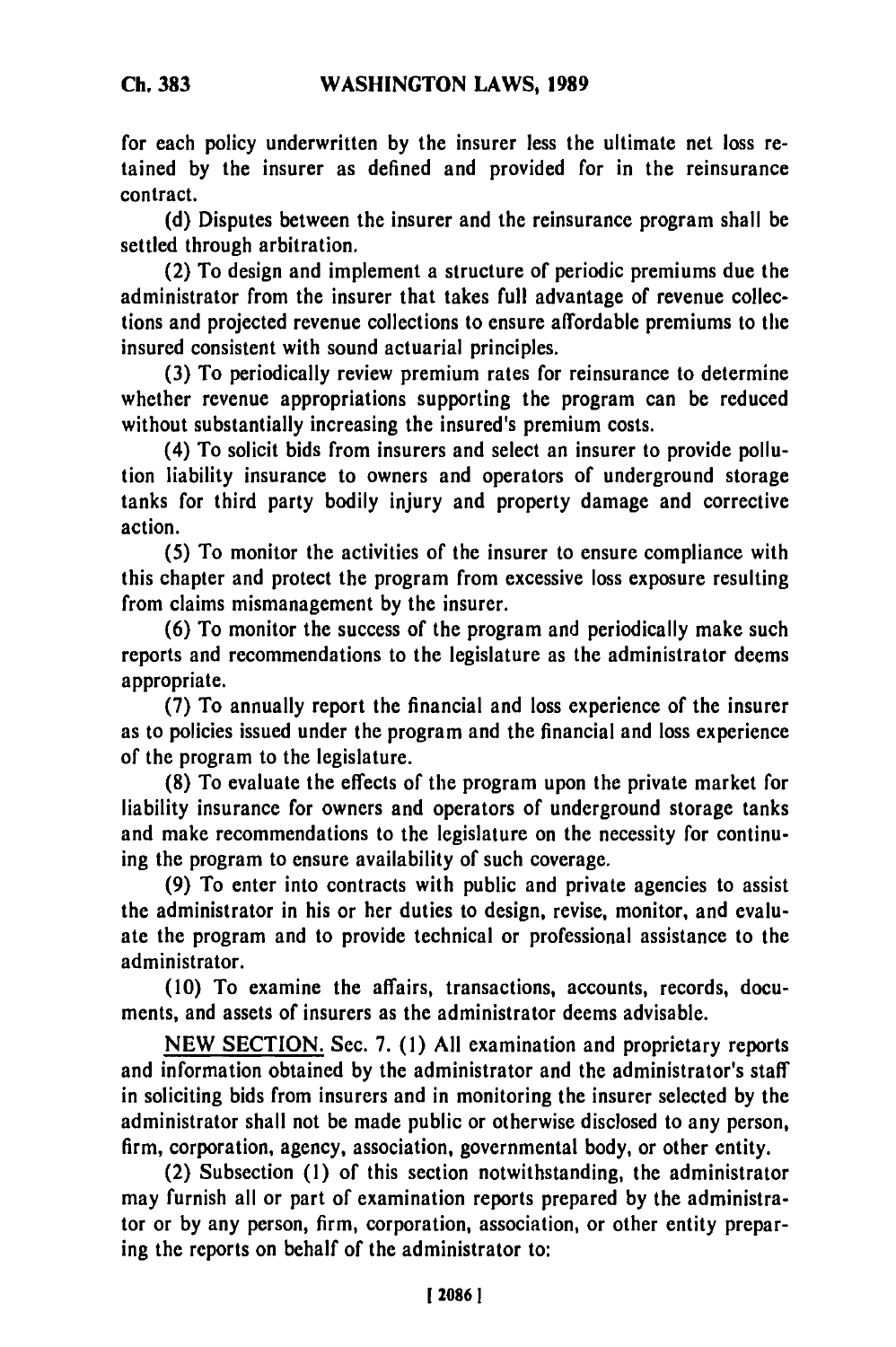(a) The Washington state insurance commissioner;

**(b) A** person or organization officially connected with the insurer as officer, director, attorney, auditor, or independent attorney or independent auditor; and

(c) The attorney general in his or her role as legal advisor to the administrator.

**(3)** Subsection **(1)** of this section notwithstanding, the administrator may furnish all or part of the examination or proprietary reports or information obtained **by** the administrator to:

(a) The Washington state insurance commissioner; and

**(b)** A person, firm, corporation, association, governmental body, or other entity with whom the administrator has contracted for services necessary to perform his or her official duties.

(4) Examination reports and proprietary information obtained **by** the administrator and the administrator's staff are not subject to public disclosure under chapter 42.17 RCW.

**(5)** A person who violates any provision of this section is guilty of a gross misdemeanor.

**NEW** SECTION. Sec. 8. **(1)** In selecting an insurer to provide pollution liability insurance coverage to owners and operators of underground storage tanks, the administrator shall evaluate bids based upon criteria established **by** the administrator that shall include:

(a) The insurer's ability to underwrite pollution liability insurance;

**(b)** The insurer's ability to settle pollution liability claims quickly and efficiently;

(c) The insurer's estimate of underwriting and claims adjustment expenses;

**(d)** The insurer's estimate of premium rates for providing coverage;

(e) The insurer's ability to manage and invest premiums; and

**(f)** The insurer's ability to provide risk management guidance to insureds.

The administrator shall select the bidder most qualified to provide insurance consistent with this chapter and need not select the bidder submitting the least expensive bid. The administrator may consider bids **by** groups of insurers and management companies who propose to act in concert in providing coverage and who otherwise meet the requirements of this chapter.

(2) The successful bidder shall agree to provide liability insurance coverage to owners and operators of underground storage tanks for third party bodily injury and property damage and corrective action consistent with the following minimum standards:

(a) The insurer shall provide coverage for defense costs.

**(b)** The insurer shall collect a deductible from the insured for corrective action in an amount approved **by** the administrator.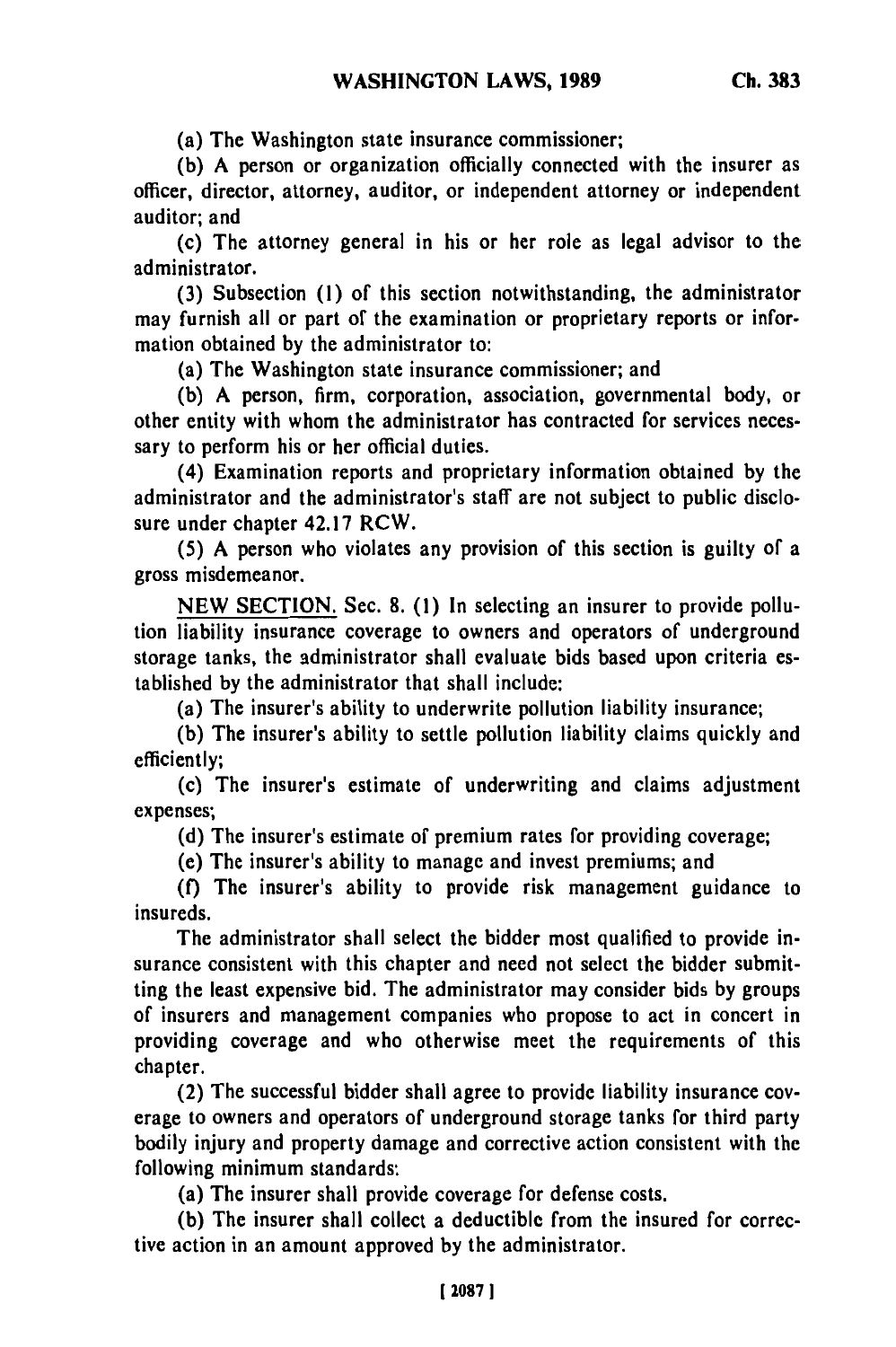**Ch.-383**

(c) The insurer shall provide coverage for accidental releases in the amount of five hundred thousand dollars per occurrence and one million dollars annual aggregate but no more than one million dollars per occurrence and two million dollars annual aggregate exclusive of defense costs.

**(d)** The insurer shall require insurance applicants to meet at least the following underwriting standards before issuing coverage to the applicant:

(i) The applicant must be in compliance with statutes, ordinances, rules, regulations, and orders governing the ownership and operation of underground storage tanks as identified **by** the administrator **by** rule; and

(ii) The applicant must exercise adequate underground storage tank risk management as specified **by** the administrator **by** rule.

(e) The insurer may exclude coverage for losses arising before the effective date of coverage, and the administrator may adopt rules establishing standards for determining whether a loss was incurred before the effective date of coverage.

**(f)** The insurer may exclude coverage for bodily injury, property damage, and corrective action as permitted **by** the administrator **by** rule.

**(g)** The insurer shall use a variable rate schedule approved **by** the administrator taking into account tank type, tank age, and other factors specified **by** the administrator.

**(3)** The administrator shall adopt all rules necessary to implement this section. In developing and adopting rules governing rates, deductibles, underwriting standards, and coverage conditions, limitations, and exclusions, the administrator shall balance the owner and operator's need for coverage with the need to maintain the actuarial integrity of **the** program and shall consult with the standing technical advisory committee established under section 4(3) of this act. In developing and adopting rules governing coverage exclusions affecting corrective action, the administrator shall consult with the Washington state department of ecology.

(4) Notwithstanding the definitions contained in section 2 of this act, the administrator may permit an insurer to use different words or phrases describing the coverage provided under the program. In permitting such **de**viations from the definitions contained in section 2 of this act, the'administrator shall consider the regulations adopted **by** the United States environmental protection agency requiring financial responsibility **by** owners and operators of underground petroleum storage tanks.

**(5)** Owners and operators of underground storage tanks or sites containing underground storage tanks where a preexisting release has been identified or where the owner or operator knows of a preexisting release **arc** eligible for coverage under the program subject to the following conditions:

(a) The owner or operator must have a plan for proceeding with corrective action; and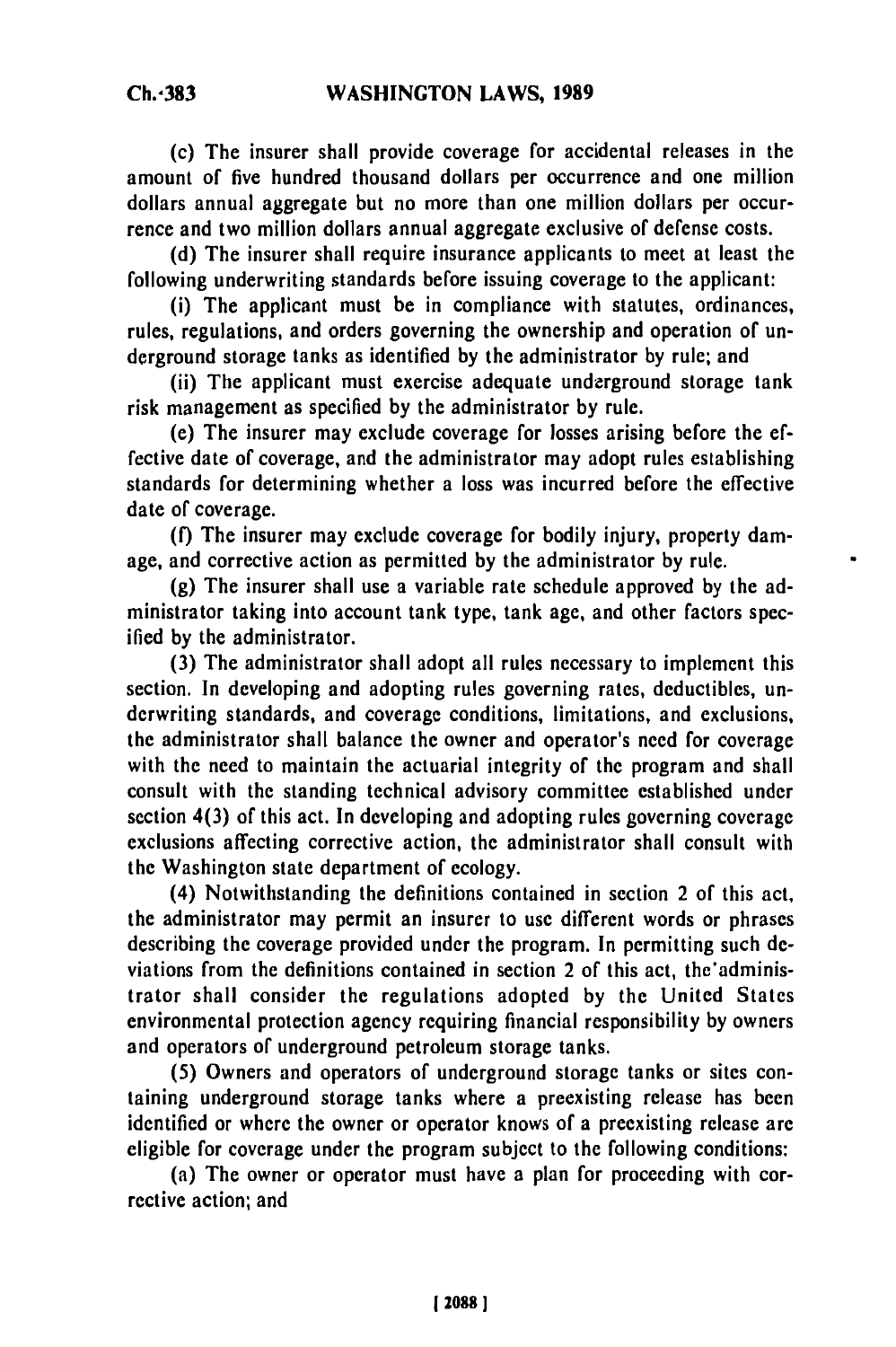**(b) If the** owner or operator files a claim with the insurer, the owner or operator has the burden of proving that the claim is not related to a preexisting release until the owner or operator demonstrates to the satisfaction of the administrator that corrective action has been completed.

**NEW SECTION.** Sec. **9. If** the insurer cancels or refuses to issue or renew a policy, the affected owner or operator may appeal the insurer's decision to the administrator. The administrator shall conduct a brief adjudicative proceeding under chapter 34.05 **RCW.**

**NEW** SECTION. Sec. **10. (1)** The activities and operations of the program are exempt from the provisions and requirements of Title 48 RCW and to the extent of their participation in the program, the activities and operations of the insurer selected **by** the administrator to provide liability insurance coverage to owners and operators of underground storage tanks are exempt from the requirements of Title 48 RCW except for:

(a) Chapter 48.03 RCW pertaining to examinations;

**(b)** RCW **48.05.250** pertaining to annual reports;

(c) Chapter 48.12 RCW pertaining to assets and liabilities;

**(d)** Chapter 48.13 RCW pertaining to investments;

(e) Chapter 48.30 RCW pertaining to deceptive, false, or fraudulent acts or practices; and

**(f)** Chapter 48.92 RCW pertaining to liability risk retention.

(2) To the extent of their participation in the program, the insurer selected **by** the administrator to provide liability insurance coverage to owners and operators of underground storage tanks shall not participate in the Washington insurance guaranty association nor shall the association **be** lia**ble** for coverage provided to owners and operators of underground storage tanks issued in connection with the program.

**NEW SECTION.** Sec. **I1. (1)** The administrator shall report to the legislature **by** January **1, 1990,** on the estimated costs to the insured and the state of implementing the program including proposed coverage, rates, and underwriting the insurer recommended **by** the administrator. The administrator shall seek advice from the department of revenue on the tax rate imposed under section **16** of this act and include a recommendation in the report on any necessary tax rate adjustments.

(2) Until and unless the legislature enacts legislation authorizing the administrator to fully implement the program, the administrator shall take no action nor enter into any contract that binds the state to providing **pol**lution liability insurance or reinsurance as provided in this chapter.

**(3)** Nothing contained in this section shall prohibit the administrator from entering into contracts to assist in the development or analysis of information necessary to complete the report to the legislature nor shall this section prohibit the administrator from entering into contracts to analyze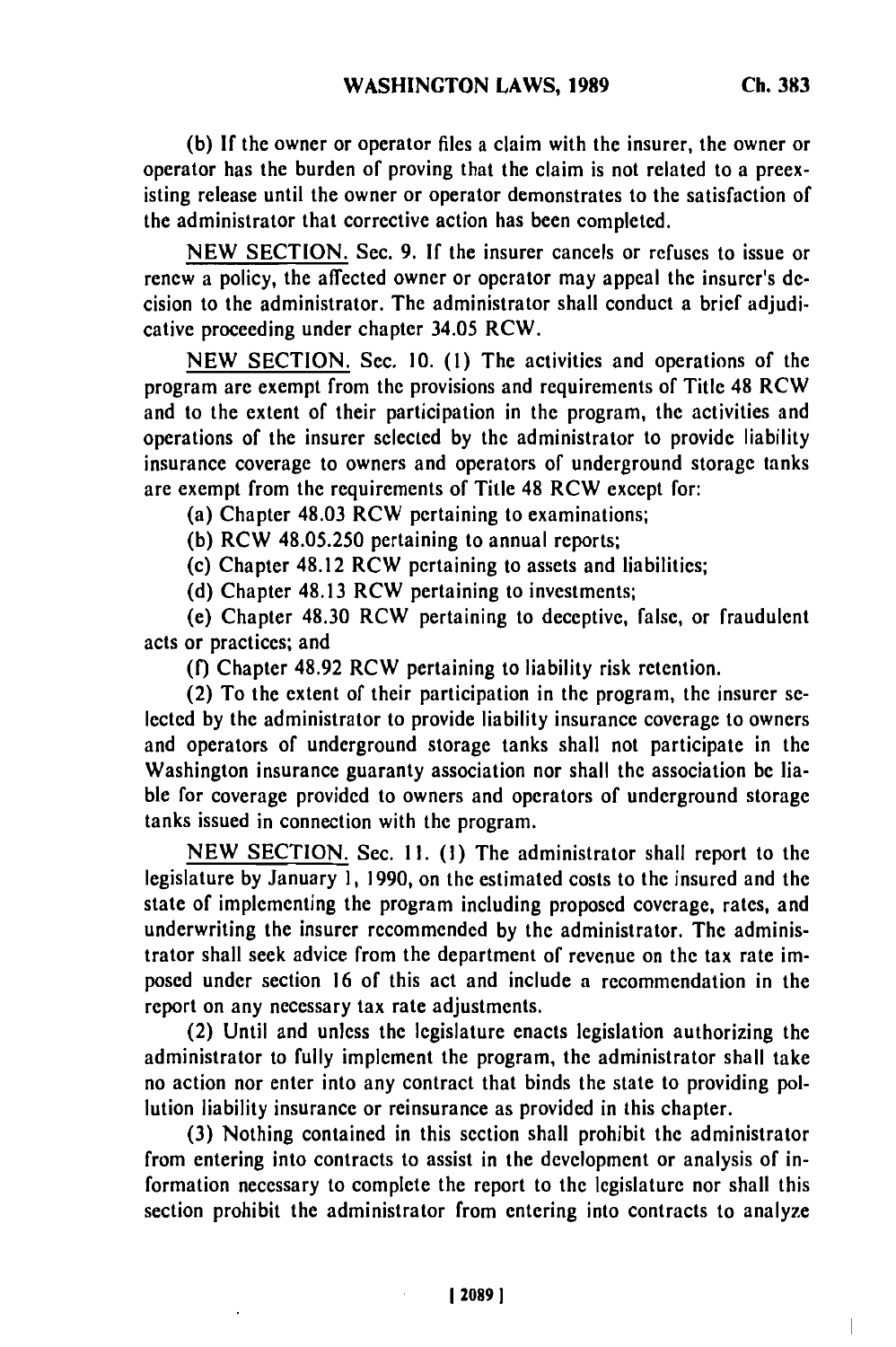and design insurance and reinsurance policies to the extent necessary to develop the probable costs of full program implementation.

NEW SECTION. Sec. 12. The legislature reserves the right to amend or repeal all or any part of this chapter at any time, and there is no vested right of any kind against such amendment or repeal. All the rights, privileges, or immunities conferred by this chapter or any acts done under it exist subject to the power of the legislature to amend or repeal this chapter at any time.

NEW SECTION. Sec. 13. This chapter shall expire June **1,** 1995.

NEW SECTION. Sec. 14. It is the intent of this chapter to impose a tax only once for each petroleum product possessed in this state and to tax the first possession of all petroleum products. This chapter is not intended to exempt any person front tax liability under any other law.

NEW SECTION. Sec. **15.** Unless the context clearly requires otherwise, the definitions in this section apply throughout this chapter.

**(1)** 'Petroleum product' means plant condensate, lubricating oil, gasoline, aviation fuel, kerosene, diesel motor fuel, benzol, fuel oil, residual oil, liquefied or liquefiable gases such as butane, ethane, and propane, and every other product derived from the refining of crude oil, but the term does not include crude oil.

(2) "Possession' means the control of a petroleum product located within this state and includes both actual and constructive possession. "Actual possession" occurs when the person with control has physical possession. 'Constructive possession" occurs when the person with control does not have physical possession. 'Control' means the power to sell or use a petroleum product or to authorize the sale or use by another.

(3) 'Previously taxed petroleum product' means a petroleum product in respect to which a tax has been paid under this chapter and that has not been remanufactured or reprocessed in any manner (other than mere repackaging or recycling for beneficial reuse) since the tax was paid.

(4) "Wholesale value' means fair market wholesale value, determined as nearly as possible according to the wholesale selling price at the place of use of similar products of like quality and character, in accordance with rules of the department.

(5) Except for terms defined in this section, the definitions in chapters 82.04, 82.08, and 82.12 RCW apply to this chapter.

NEW SECTION. Sec. 16. (1) A tax is imposed on the privilege of possession of petroleum products in this state. The rate of the tax shall be fifty one-hundredths of one percent multiplied by the wholesale value of the petroleum product.

(2) Moneys collected under this chapter shall be deposited in the pollution liability reinsurance program trust account under section 3 of this act.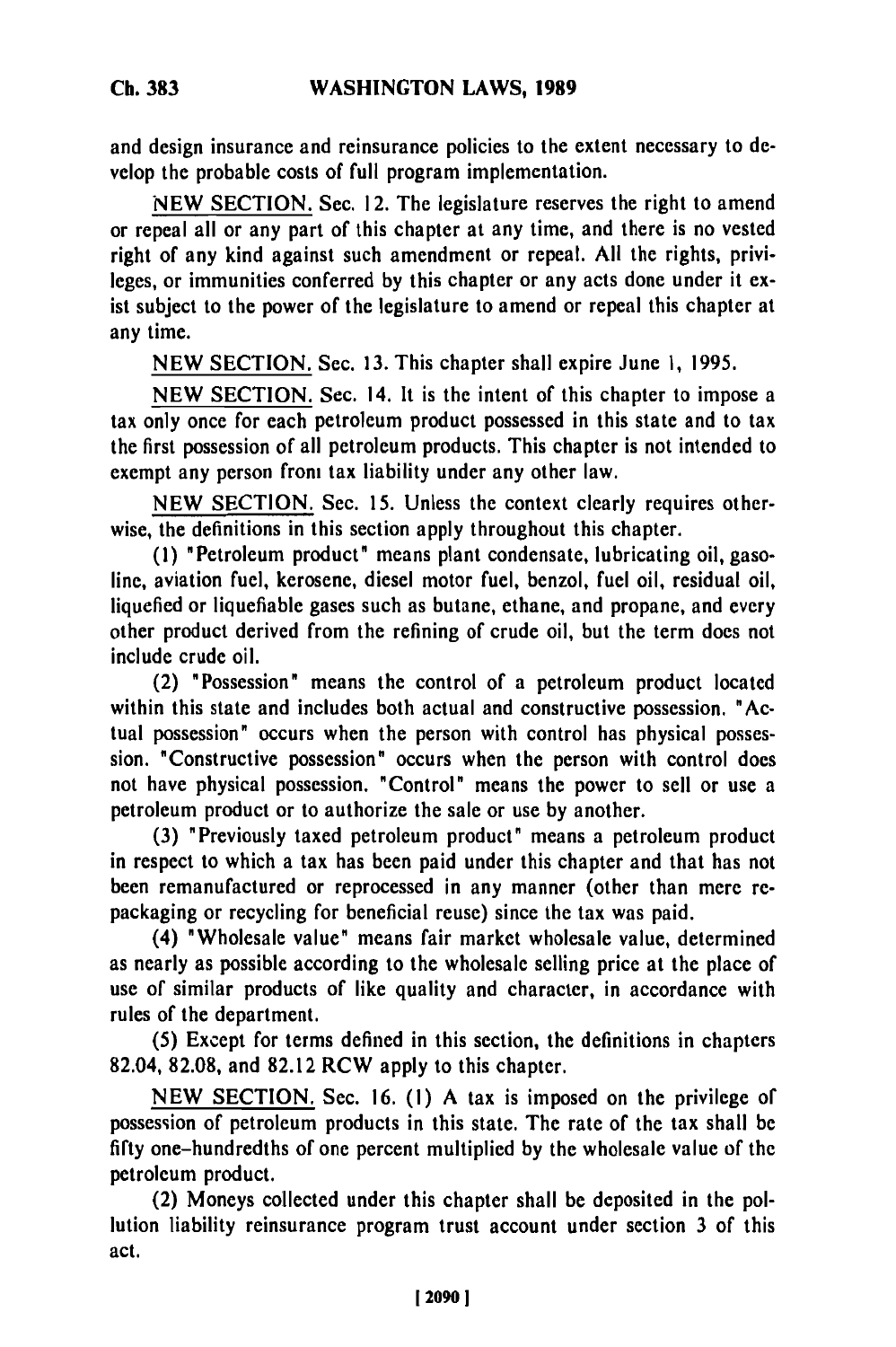**(3)** Chapter **82.32** RCW applies to the tax imposed in this chapter. The tax due dates, reporting periods, and return requirements applicable to chapter 82.04 RCW apply equally to the tax imposed in this chapter.

(4) Within thirty days after the end of each calendar quarter the department shall determine the 'quarterly balance," which shall be the balance in the pollution liability reinsurance program trust account as of the last day of that calendar quarter. Balance determinations **by** the department under this section are final and shall not be used to challenge the validity of any tax imposed under this section. For each calendar quarter, tax shall be imposed under this section during the entire calendar quarter unless:

(a) Tax was imposed under this section during the immediately preceding calendar quarter, and the most recent quarterly balance is more than fifteen million dollars; or

**(b)** Tax was not imposed under this section during the immediately preceding calendar quarter, and the most recent quarterly balance is more than seven million five hundred thousand dollars.

**NEW SECTION.** Sec. **17.** The following are exempt from the tax imposed in this chapter:

**(I)** Any successive possession of a previously taxed petroleum product. **If** tax due under this chapter has not been paid with respect to a petroleum product, the department may collect the tax from any person who has had possession of the petroleum product. **If** the tax is paid **by** any person other than the first person having taxable possession of a petroleum product, the amount of tax paid shall constitute a debt owed **by** the first person having taxable possession to the person who paid the tax.

(2) Any possession of a petroleum product **by** a natural person under circumstances where the substance is used, or is to **be** used, for a personal or domestic purpose (and not for any business purpose) **by** that person or a relative of, or person residing in the same dwelling as, that person.

**(3)** Persons or activities which the state is prohibited from taxing under the United States Constitution.

(4) Any persons possessing a petroleum product where such possession first occurred before the effective date of this section.

**(5)** Any possession of (a) natural gas, **(b)** petroleum coke, or (c) liquid fuel or fuel gas used in petroleum processing.

**(6)** Any possession of petroleum products that are exported for use or sale outside this state as fuel.

**(7)** Any possession of petroleum products packaged for sale to ultimate consumers.

**NEW SECTION.** Sec. **18. (1)** Credit shall be allowed in accordance with rules of the department of revenue for taxes paid under this chapter with respect to fuel carried from this state in the fuel tank of any airplane, ship, truck, or other vehicle.